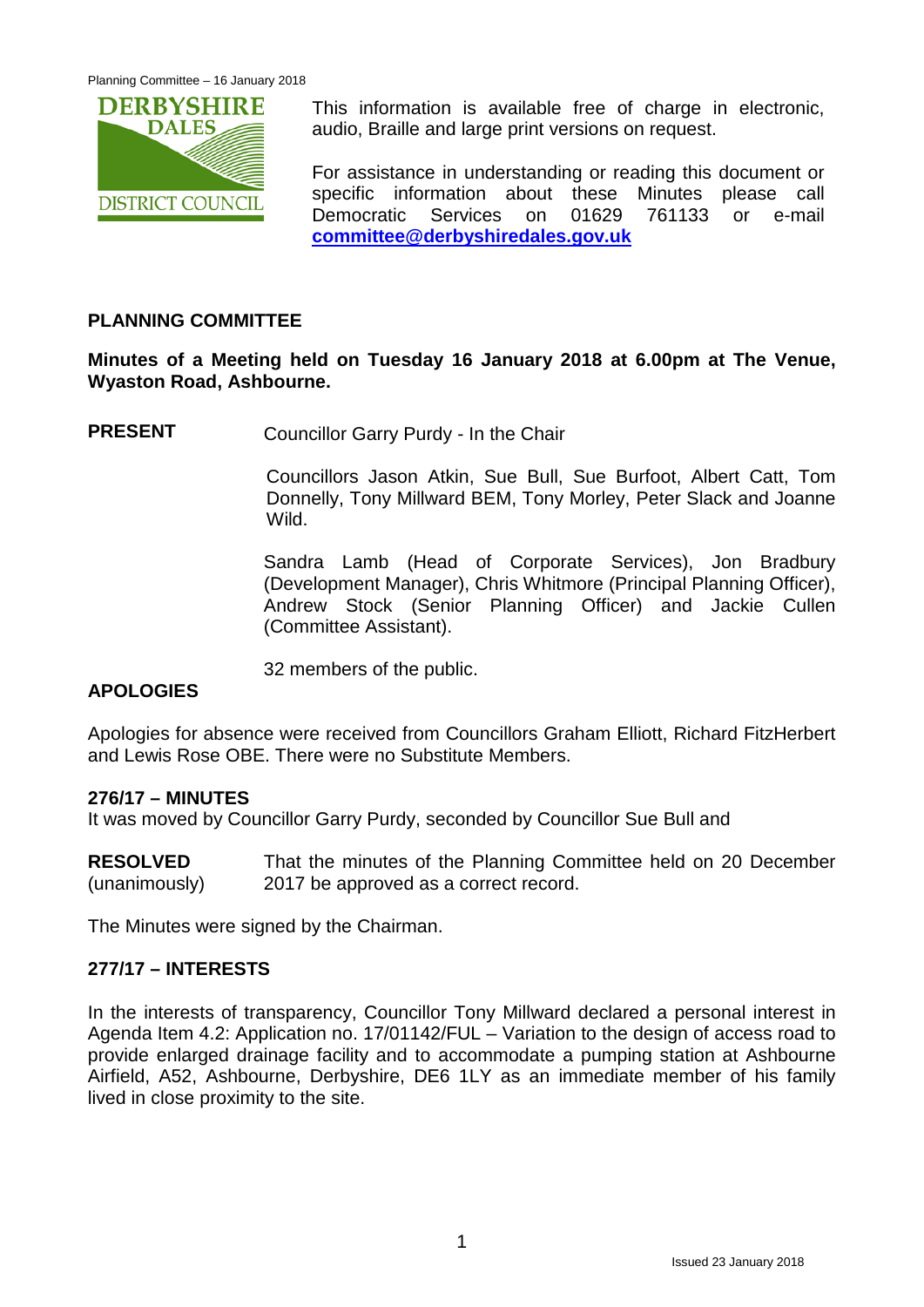Planning Committee – 16 January 2018

In the interests of transparency, Councillor Sue Bull declared a personal interest in Agenda Item 4.4: Application No. 17/01030/FUL – Erection of a pair of semi-detached bungalows at Land to the Rear of 12 The Green Road, Ashbourne, DE6 1ED as members of her family lived in close proximity.

# **278/17 – APPLICATION NO. 17/01032/FUL – PROPOSED TWO-STOREY EXTENSION AT REAR OF 7 SAXON CLOSE, ASHBOURNE**

The Committee visited the site prior to the meeting to allow Members to consider the impact of the extension on residential amenity and the character and appearance of its surroundings.

In accordance with the procedure for public participation Cllr. Sandra Spencer (Ashbourne Town Council), Mr Michael Hope-Smith (neighbour), Mr Daniel Bould and Ms Emma Amat (local residents) spoke against the application, mainly on grounds of over-development and the proposed extension being out of character with the housing on the estate. Mrs Heather Hilton (Applicant) spoke in favour of the application.

It was moved by Councillor Albert Catt, seconded by Councillor Peter Slack and

**RESOLVED** That planning permission be refused, for the following reason(s);

#### Reason for refusal:

The over-development of this plot would lead to a cramped form of development and would result in an overbearing impact on the neighbouring property, affecting the amenity of its occupants.

**Voting:**

| For                | 8 |
|--------------------|---|
| <b>Against</b>     | 2 |
| <b>Abstentions</b> | 0 |

The Chairman declared the motion carried.

# **279/17 – APPLICATION NO. 17/01142/FUL – VARIATION TO THE DESIGN OF ACCESS ROAD TO PROVIDE ENLARGED DRAINAGE FACILITY AND TO ACCOMMODATE A PUMPING STATION AT ASHBOURNE AIRFIELD, A52, ASHBOURNE, DERBYSHIRE, DE6 1LY**

The Committee visited the site prior to the meeting to allow Members to consider the implications of the changes on the local environment.

Correspondence received after publication of the Agenda was distributed at the meeting. This comprised:

- 1. Comments from the Development Control Archaeologist regarding the Applicant's query as to whether Condition 15 was necessary. The Development Control Archaeologist concluded that the Condition should stand;
- 2. Following the Applicant's submission of a comprehensive scheme of soft landscaping, the following additional Condition was recommended, should the scheme be approved: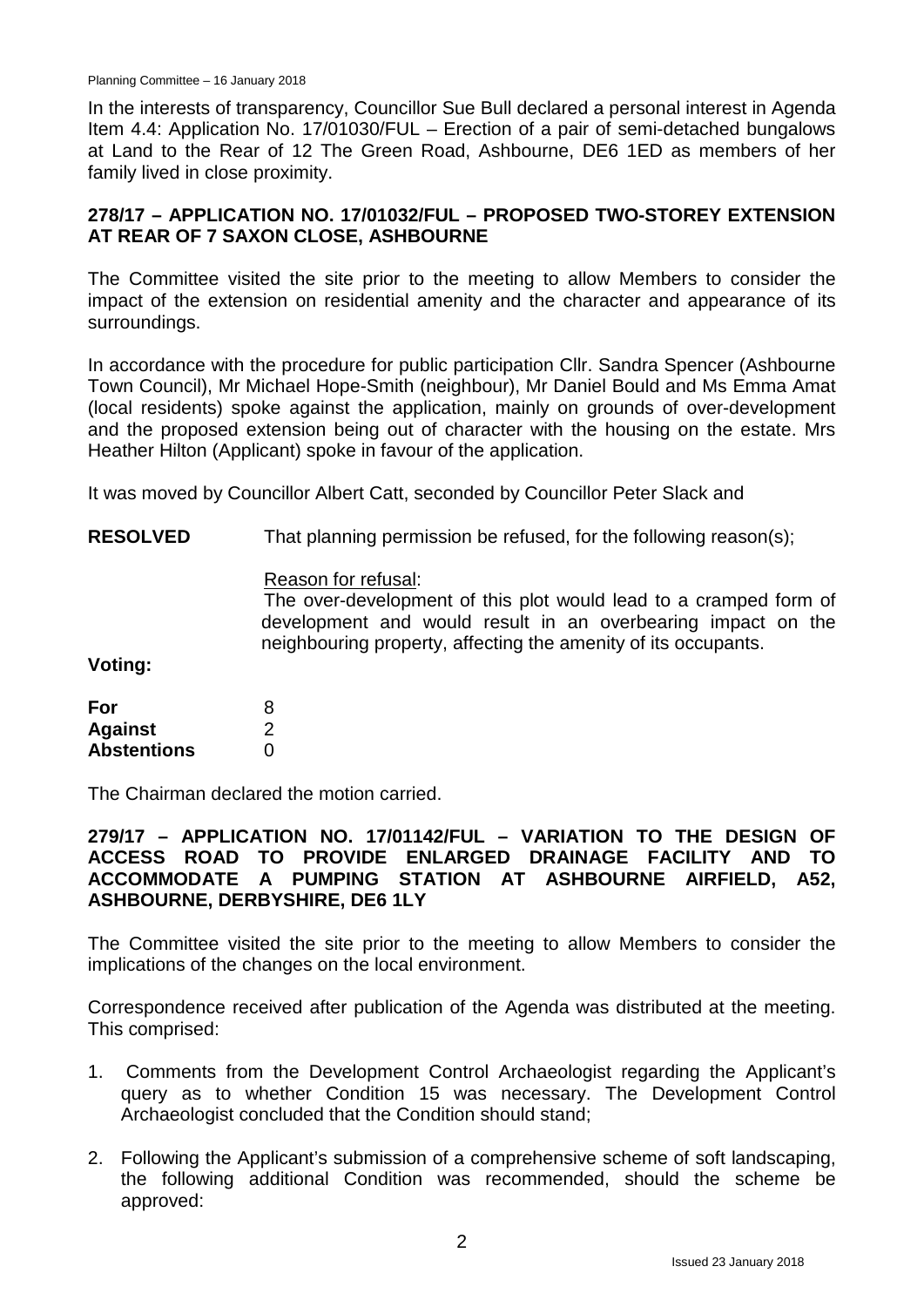*16. The scheme of soft landscaping set out in drawing 3002 C02 shall be carried out in full in the first planting and seeding season following commencement of development. All approved tree and shrub planting shall be maintained free from weeds and shall be protected from damage by vermin and stock. Any trees or plants which, within a period of five years, die, are removed, or become seriously damaged or diseased shall be replaced in the next planting season with others of a similar size and species, unless otherwise agreed in writing by the Local Planning Authority.*

*Reason:*

*To ensure an appropriate standard of landscaping in accordance with the aims of Policies S3 and PD1 of the Adopted Derbyshire Dales Local Plan (2017).*

- 3. Following further consultations with the Land Drainage/Lead Local Flood Authority (LLFA), Officers were satisfied that the drainage system proposed would not be affected by the requirements of Condition 14 recommended by the LLFA and their corresponding comments in their initial consultation response;
- 4. The Applicant had submitted a series of technical construction drawings of the link road to satisfy the conditions recommended by the Local Highway Authority and a drawing to show connection to the adopted part of Blenheim Road. As such, Officers recommended that authority be delegated to the Development Manager to liaise with the Local Highway Authority to produce a revised list of highway conditions which took into consideration the acceptability of the additional information submitted and to include the landscaping condition set out above in any decision;
- 5. Comments from the Ward Member, as follows:

"The current application (17/01142/FUL) sets out a modified junction and also and enlarged drainage facility. The junction of this access way onto the A52 and the associated works will have quite an impact on the wider landscape and also on the Thatched Cottage amenity of the properties along Ladyhole Lane.

The original application for the development of the airfield and this access route provided for landscaping between the development and the properties along Lady Hole Lane to reduce the impact on the amenity of those homes. It would appear as a result of this application that the opportunity of any such bunding or planting has now largely been lost and replaced with an attenuation pond and a few trees. This offers an open, not protected view of the whole development site which was not the intention of the original application

The impact on those dwellings on Lady Hole Lane is significant. In addition the proposal ensures there can be no landscaping for some distance back from the junction to reduce the visual impact into the site. These are both significant impacts relating not only on local residents but also the wider landscape and the design of the whole scheme.

In the light of the impact of the above, and so that the concerns raised by the parish council can be addressed, I respectfully request that the decision on this application is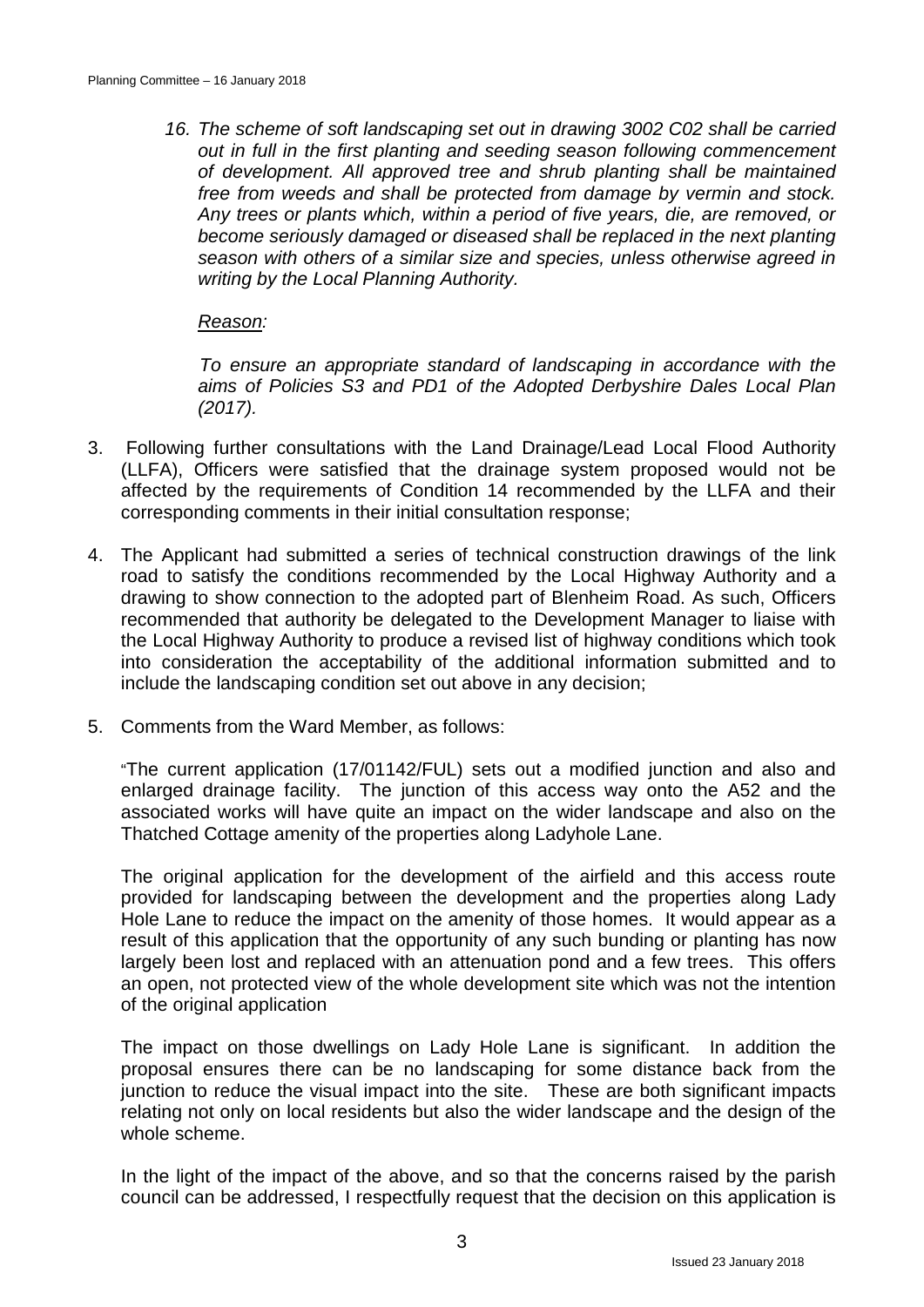deferred to allow the applicant to address the wider implication of this proposal, so the impacts can be reduced."

In accordance with the procedure for public participation Cllr. Sandra Spencer (Ashbourne Town Council), Cllr. John Hall (Osmaston & Yeldersley Parish Council) and Mr Stuart Wright (local resident) spoke against the application mainly regarding the drainage system: Mr John Naylor (local resident) commented on the application, and Mr Jonathon Jenkin (Agent) spoke in favour of the application.

It was moved by Councillor Peter Slack, seconded by Councillor Tony Morley and

- **RESOLVED** That authority be delegated to the Development Manager to grant planning permission, following liaison with the Local Highway Authority, to produce a revised list of highway conditions which take into consideration the acceptability of the additional information submitted and to include the following additional landscaping condition in any decision.
	- *16. The scheme of soft landscaping set out in drawing 3002 C02 shall be carried out in full in the first planting and seeding season following commencement of development. All approved tree and shrub planting shall be maintained free from weeds and shall be protected from damage by vermin and stock. Any trees or plants which, within a period of five years, die, are removed, or become seriously damaged or diseased shall be replaced in the next planting season with others of a similar size and species, unless otherwise agreed in writing by the Local Planning Authority.*

#### *Reason:*

*To ensure an appropriate standard of landscaping in accordance with the aims of Policies S3 and PD1 of the Adopted Derbyshire Dales Local Plan (2017).*

**Voting:**

| For                | 8                 |
|--------------------|-------------------|
| <b>Against</b>     | 2                 |
| <b>Abstentions</b> | $\mathbf{\Omega}$ |

The Chairman declared the motion carried.

#### **280/17 – APPLICATION NO. 17/00973/FUL – DEMOLITION OF REDUNDANT BUILDING AND ERECTION OF A DEPENDANT RELATIVE ANNEXE AT HERDSMAN CLOSE FARM, ASHBOURNE, DE6 1JE**

The Committee visited the site prior to the meeting to allow Members to appreciate the proposal in the context of its surroundings.

Correspondence received after publication of the Agenda was distributed at the meeting. This comprised comments received from the Applicant's Agent; comments from the partner of the dependant person; and comments received from a local resident.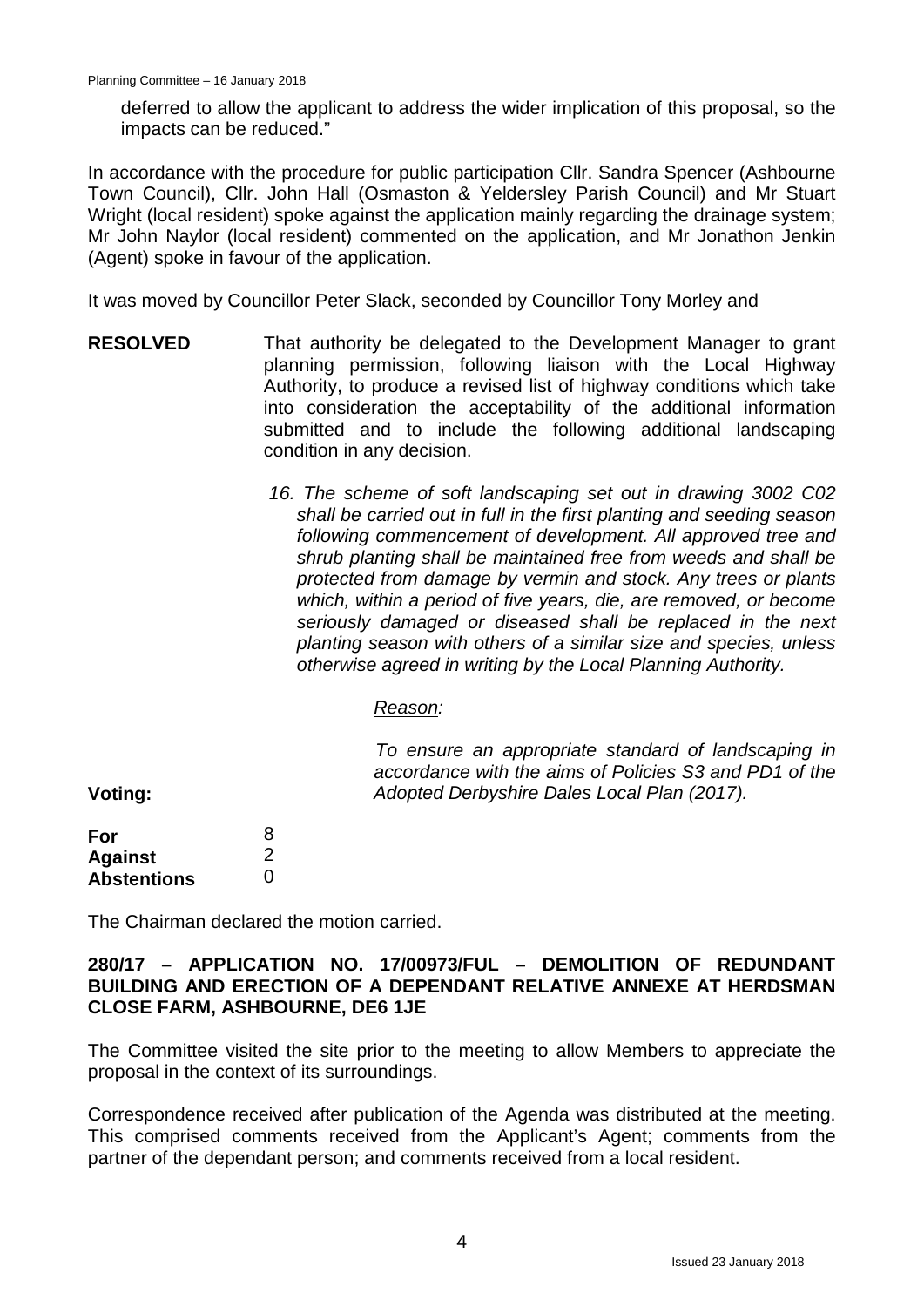In accordance with the procedure for public participation Ms Charlie Allen (daughter of Applicant) and Mr Graham Campbell (Agent/Architect) spoke in favour of the application.

**RESOLVED** That planning permission be refused for the reasons set out in the report.

# **Voting:**

| For                | 8 |
|--------------------|---|
| <b>Against</b>     | 2 |
| <b>Abstentions</b> | O |

The Chairman declared the motion carried.

#### **281/17 – APPLICATION NO. 17/01030/FUL – ERECTION OF A PAIR OF SEMI-DETACHED BUNGALOWS AT LAND TO THE REAR OF 12 THE GREEN ROAD, ASHBOURNE, DE6 1ED**

The Committee visited the site prior to the meeting to allow Members to appreciate the proposal in the context of its surroundings.

Correspondence received after publication of the agenda was distributed at the meeting. This comprised comments from the Local Highway Authority following the submission of a Construction Management Plan, confirming that the Highway Authority was happy with said plan. Consequently, Conditions 6 and 7 could be deleted from the Officer Recommendation.

In accordance with the procedure for public participation Cllr Sandra Spencer (Ashbourne Town Council) spoke against the application and Mr Nigel Gould (Agent) spoke in favour of the application.

It was moved by Councillor Tony Morley, seconded by Councillor Peter Slack and

**RESOLVED** That planning permission be granted, subject to the conditions set out in the report, with the exception of Conditions 6 and 7.

**Voting:**

| For                | 8 |
|--------------------|---|
| <b>Against</b>     | 2 |
| <b>Abstentions</b> | 0 |

The Chairman declared the motion carried.

**282/17 – APPLICATION NO. 17/00015/FUL – DEMOLITION WORKS AND CONVERSION OF BUILDING TO 7 NO. DWELLINGS AND ERECTION OF 12 FURTHER DWELLINGS AND ASSOCIATED GARAGES AT DAIRY HOUSE (DERELICT PROPERTY), LUKE LANE, BRAILSFORD**

Councillor Tony Millward BEM left the meeting at 7.38pm prior to discussion of this item.

The Committee visited the site prior to the meeting to allow Members to appreciate the site and context and the extent of demolition and conversion works.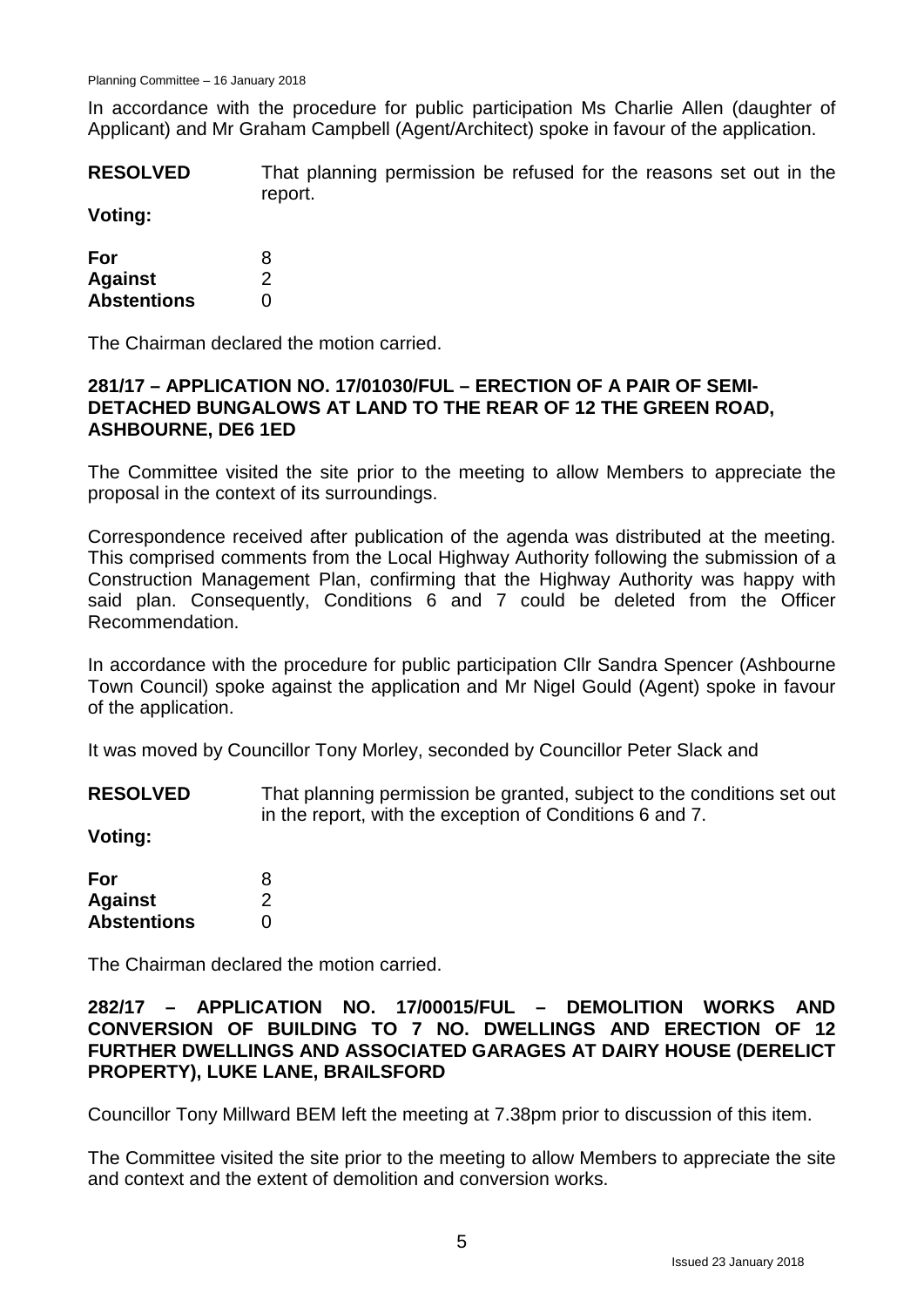The Principal Planning Officer advised Members that although not in the late correspondence sheet, an item of late representation had been received by the local Planning Authority prior to arrival at the meeting, informing the Committee that the land was currently used for parking.

In accordance with the procedure for public participation Cllr Hugh Stevenson (Brailsford Parish Council) and Mrs Sue Cowdery (local resident) spoke about traffic concerns.

The Principal Planning Officer recommended an extra condition to be added to secure the positioning of chimneys.

It was moved by Councillor Albert Catt, seconded by Councillor Tony Morley and

**RESOLVED** (unanimously) That authority was delegated to the Development Manager to grant planning permission on completion of a Section 106 agreement subject to conditions in the report, together with an extra condition covering the positioning of chimneys.

#### **283/17 – APPLICATION NO. 17/00489/FUL – ERECTION OF TEMPORARY AGRICULTURAL WORKERS' DWELLING AND AGRICULTURAL STORAGE BUILDING AT LAND EAST OF TURLOWFIELDS LANE, HOGNASTON**

In accordance with the procedure for public participation Messrs Chris Stait and Josh Swindell (local residents) spoke against the application on the grounds of biosecurity and transfer of disease.

It was moved by Councillor Tony Morley, seconded by Councillor Albert Catt and

**RESOLVED** That planning permission be granted subject to the conditions set out in the report.

| Voting:            |   |
|--------------------|---|
| For                | 5 |
| Against            | 4 |
| <b>Abstentions</b> | O |

The Chairman declared the motion carried.

#### **284/17 – APPLICATION NO. 17/00934/OUT – RESIDENTIAL DEVELOPMENT OF UP TO 17 DWELLINGS WITH ACCESS (OUTLINE) AT THE FORMER HARVEYDALE QUARRY, DALE ROAD, MATLOCK**

In accordance with the procedure for public participation Mrs Janice Hodson (Agent) spoke in favour of the application.

It was moved by Councillor Jason Atkin, seconded by Councillor Tony Morley and

**RESOLVED** Voting: That authority be delegated to the Development Manager to grant planning permission on completion of a Section 106 agreement to secure an off-site affordable housing contribution subject to the conditions set out in the report.

| For         | 8 |
|-------------|---|
| Against     | O |
| Abstentions |   |